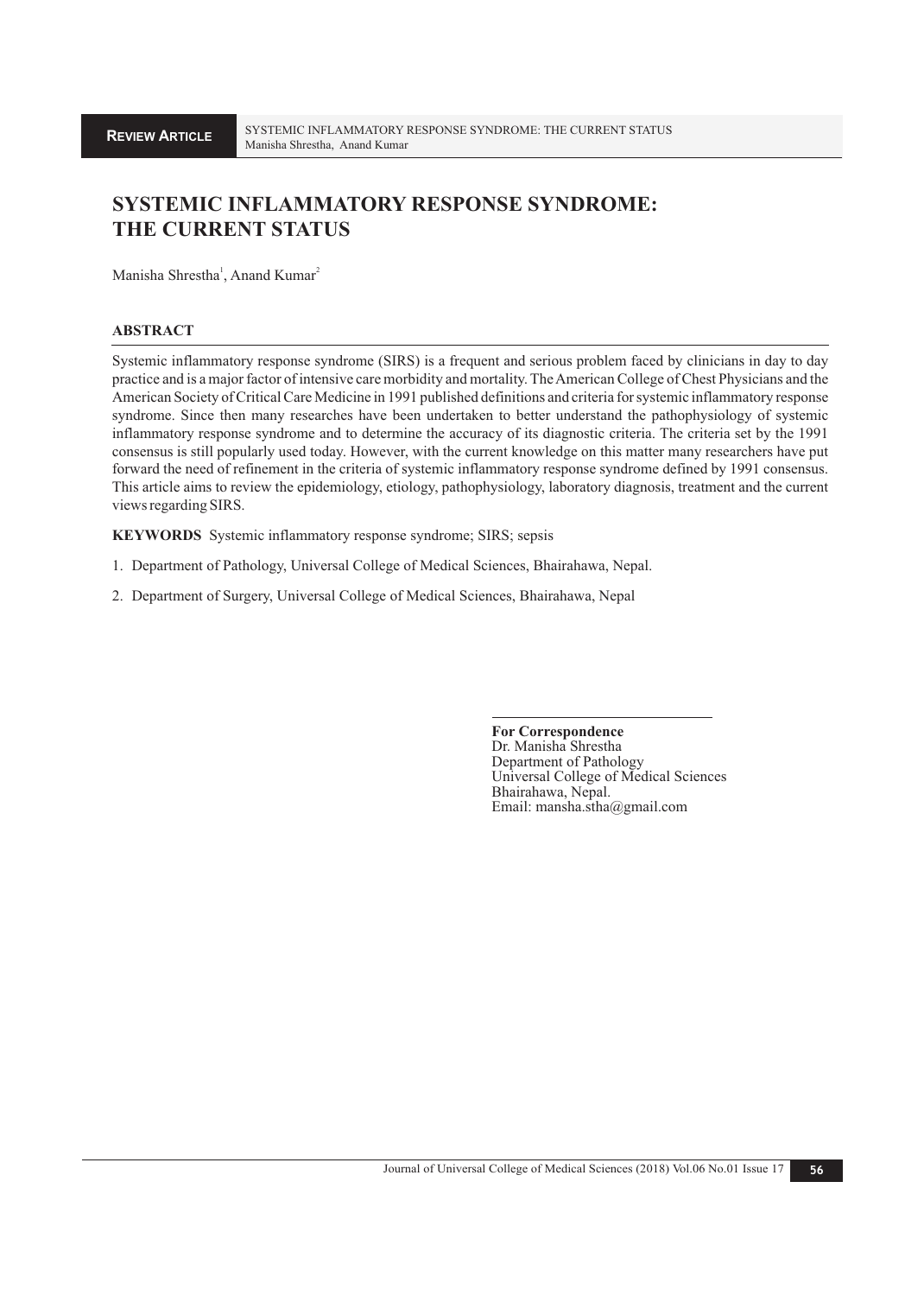#### **INTRODUCTION**

Systemic inflammatory response syndrome popularly known as SIRS accounts for a major factor of intensive care morbidity and mortality. In earlier days, there was a lot of debate and confusion regarding the definition of sepsis, SIRS and multiorgan dysfunction syndrome (MODS) which necessitated the formulation of a conceptual and practical guideline. In 1991, the American College of Chest Physicians and the American Society of Critical Care Medicine published definitions and criteria for SIRS and sepsis. They set a diagnostic criterion for SIRS (Table 1) and described it as systemic inflammatory process irrespective of the cause and when SIRS was caused due to a confirmed infectious process, it was termed as sepsis.

#### **<sup>1</sup> Table 1.Criteria forSIRS**

| Temperature      | $>38^{\circ}$ or $<36^{\circ}$ C (rectal temperature)                         |  |  |  |  |
|------------------|-------------------------------------------------------------------------------|--|--|--|--|
| Tachycardia      | >90 beats / minute                                                            |  |  |  |  |
| Respiratory rate | $>$ 20 / minute or PaCO <sub>2</sub> <4.3 kPa                                 |  |  |  |  |
| WBC count        | $>12 \times 10^9/1$ or <4 x 10 <sup>9</sup> /1 or >10% immature forms (bands) |  |  |  |  |
|                  | Presence of two or more of the above features qualifies for SIRS.             |  |  |  |  |

This committee left the discussion open for refinement of the criteria after further research in the future, however the referred criteria is still equally popular but being debated in the present day.<sup>1</sup>

Many studies have been carried out since then to evaluate the prognostic and predictive accuracy of the criteria set by the 1991 consensus. These studies have led to arguments regarding the overly sensitive nature of the definition of SIRS, with most patients in the intensive care unit meeting the criteria, and lack of clinical specificity in the diagnostic criteria.<sup>2</sup> This has led some researchers to put forward the need of a revised definition for SIRS.<sup>3</sup>

This article intends to review the epidemiology, etiology, pathophysiology, laboratory diagnosis, treatment and the current views regarding SIRS.

### **EPIDEMIOLOGY**

The incidence of SIRS is high globally, although the exact incidence of it is not known due to the lack of specificity of its definition. One of the largest epidemiologic study on SIRS and sepsis carried out in the United states of America over a period of 22 years from 1979 to 2000 showed the average age of development of sepsis increasing over time with a mean increase of 3.5 years. It showed that sepsis was more common in males than in females and developed in later ages in females.<sup>4</sup> A Brazilian study also showed males developed sepsis more than females and the respiratory tract was the most common source of infection.<sup>5</sup> Study in Nepal had similar findings with sepsis being common in males and the most common source of infection was also the respiratory system.<sup>6</sup>

The prevalence of SIRS was higher in intensive care unit patients and trauma patients had a higher risk of development of SIRS.<sup>7,8</sup> The outcome of management was related to age, with poor outcome in elderly population, immune competence, associated co-morbidities, number of organs impaired, success of therapy and progression of disease to MODS in the individual. 4,6,9

#### **ETIOLOGY**

It was initially presumed that only infectious conditions were responsible for the development of SIRS as the body's response to microbial products, such as 'pathogen-associated molecular patterns' (PAMPs). However, it did not explain the development of SIRS in patients with no infection and hence, theories held intestinal bacterial translocation as the cause of SIRS in these cases.<sup>10</sup> It was only in the late 1980s that researchers fully realized that SIRS could occur in the absence of an obvious source of infection. Subsequent studies revealed an endogenous 'damage- associated molecular pattern' (DAMPs) as the activator of the innate immunity and since then many other endogenous factors have been identified which contribute to the development of SIRS.<sup>11</sup> The process of SIRS is initiated through an immune system trigger which includes infectious and non-infectious conditions, surgical procedures, trauma, drugs and therapies.<sup>12</sup>

#### **PATHOPHYSIOLOGY**

Irrespective of the etiology, SIRS follows a common final pathophysiology. Bone et al' proposed three stages of SIRS. (Table 2)

#### **<sup>1</sup> Table 2. Stages of SIRS**

| Stage I   | Cytokines are released which promote wound repair and recruitment of               |  |  |  |
|-----------|------------------------------------------------------------------------------------|--|--|--|
|           | phagocytes directed at pathogen.                                                   |  |  |  |
| Stage II  | Cytokines released in small amounts into the circulation to improve local          |  |  |  |
|           | response whi ch increase the stimulation of growth factors and recruitment of      |  |  |  |
|           | macrophages and platelets. Acute phase response is well regulated by a decrease    |  |  |  |
|           | in pro-inflammatory mediators and attempts to restore homeostasis.                 |  |  |  |
| Stage III | If homeostasis is not restored, then massive system reaction occurs as a result of |  |  |  |
|           | autotoxic cytokines and MODS ensures.                                              |  |  |  |

These stages show SIRS to be a process of immune dysregulation where it is protective during stages I & II and detrimental in stage III.<sup>1,13</sup> There is another proposed theory i.e. CHAOS theory which proposes that SIRS ensues because of cardiovascular shock, lack of homeostasis, apoptosis, organ dysfunction and immune suppression.<sup>1</sup>

SIRS represent a whole organism response to a variety of quite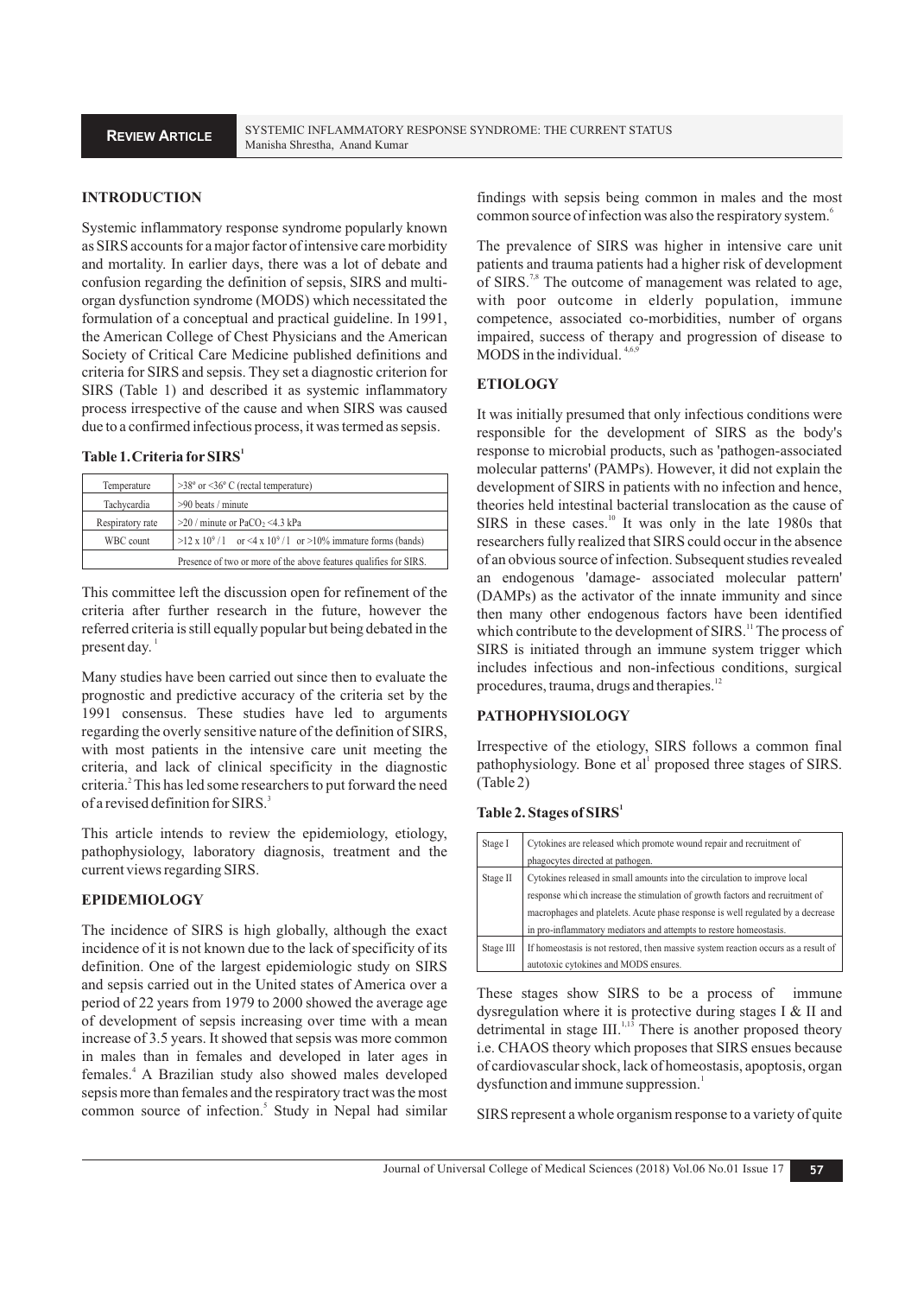different immune challenge. The cells responsible are mononuclear leukocytes, platelets and polymorphonuclear leucocytes (PMN) which release cytokines. These cytokines are soluble, low molecular weight glycoproteins which act as inflammatory mediators to regulate both innate and specific immune responses. At low concentration these cytokines have only paracrine effect but at higher concentration these have endocrine effect and act systemically. Tissue Necrosis Factorα (TNF) and Interleukin 1 (IL-1) are the first cytokines to be released within 1 hour of an insult and cause fever, release stress hormones and cleave the Nuclear Factor Kappa B (NFκB) inhibitor. After the inhibitor is removed, NF-κB is able to initiate the production of mRNA that induce the production of other pro-inflammatory cytokines like Interleukins 6 (IL-6) and 8 (IL-8) and Interferon-gamma (IFN-γ). Cytokines especially IL-6, stimulate the release of acute phase reactants such as C-reactive protein. To counteract this proinflammatory state, the body is equipped with mechanism known as compensatory anti- inflammatory response syndrome (CARS) which includes Interleukin 4 (IL-4) and Interleukin 10 (IL-10) which are responsible for decreasing the production of TNF, IL-1, IL-6 and IL-8. The acute phase response also produces antagonists to TNF and IL-1 receptors. The balance of pro- inflammatory mechanisms and CARS is a critical factor in determining patient outcome. The pathogenesis of SIRS is illustrated in the flow chart. (Figure1)



**Figure 1. Pathophysiology of SIRS showing homeostatic imbalance in favor of pro- inflammatory state leading to the development of SIRS**

Shift of this balance in favor of pro- inflammatory components will have a deleterious effect for the host and leads to

- Direct injury to cells
- Indirect injury through activation of serum factors, complements, Kinins, Kallikrein, coagulation and fibrinolysis cascades
- Endothelial injury and dysfunction which worsens inflammation through arachidonic acid metabolites, humoral and cell mediated immune mechanism.

The changes involved in the process are basically responsible for uncontrolled systemic vasodilatation, decreased peripheral vascular resistance and hypotension, poor tissue perfusion, third space loss, lactic acidosis and hemodynamic instability which may be refractory to volume and inotropic support. There is rise in energy demands, increased oxygen consumption, increased carbon dioxide production with metabolic acidosis, increased gluconeogenesis, lipolysis and aerobic glycolysis which are responsible for severe catabolic state and refractory to exogenous protein supplementation. Thus pro- inflammatory state, is responsible for tachycardia, tachypnoea, hyperpyrexia or hypothermia, hypotension, oliguria, leucocytosis / leucopenia, narrowed pulse and increased minute ventilation which are included in the diagnostic criteria for SIRS.  $^{1,12-14}$ 

# **DIAGNOSIS**

The diagnosis of SIRS aims at evaluation of the possible causes which trigger the immune system. The investigations recommended are:

- a. Biochemical / Hematological:
- Complete blood count Leucocytosis / Leucopenia and >10% immature cells (Bands)
- ABG Elevated lactate levels suggestive of metabolic acidosis and decreased pH
- BUN / Creatinine ratio
- Increased transaminase, D Dimer studies, Prothrombin time / activated partial thromboplastic time (PT/aPTT) indicate towards haemostatic and hepatic dysfunction
- Serum albumin, calcium, magnesium, phosphate estimation
- C-reactive protein
- b. Imaging studies: No specific imaging modality is recommended and its use depends on the suspected etiology.
- c. Body fluids culture: Blood, urine, sputum, cerebrospinal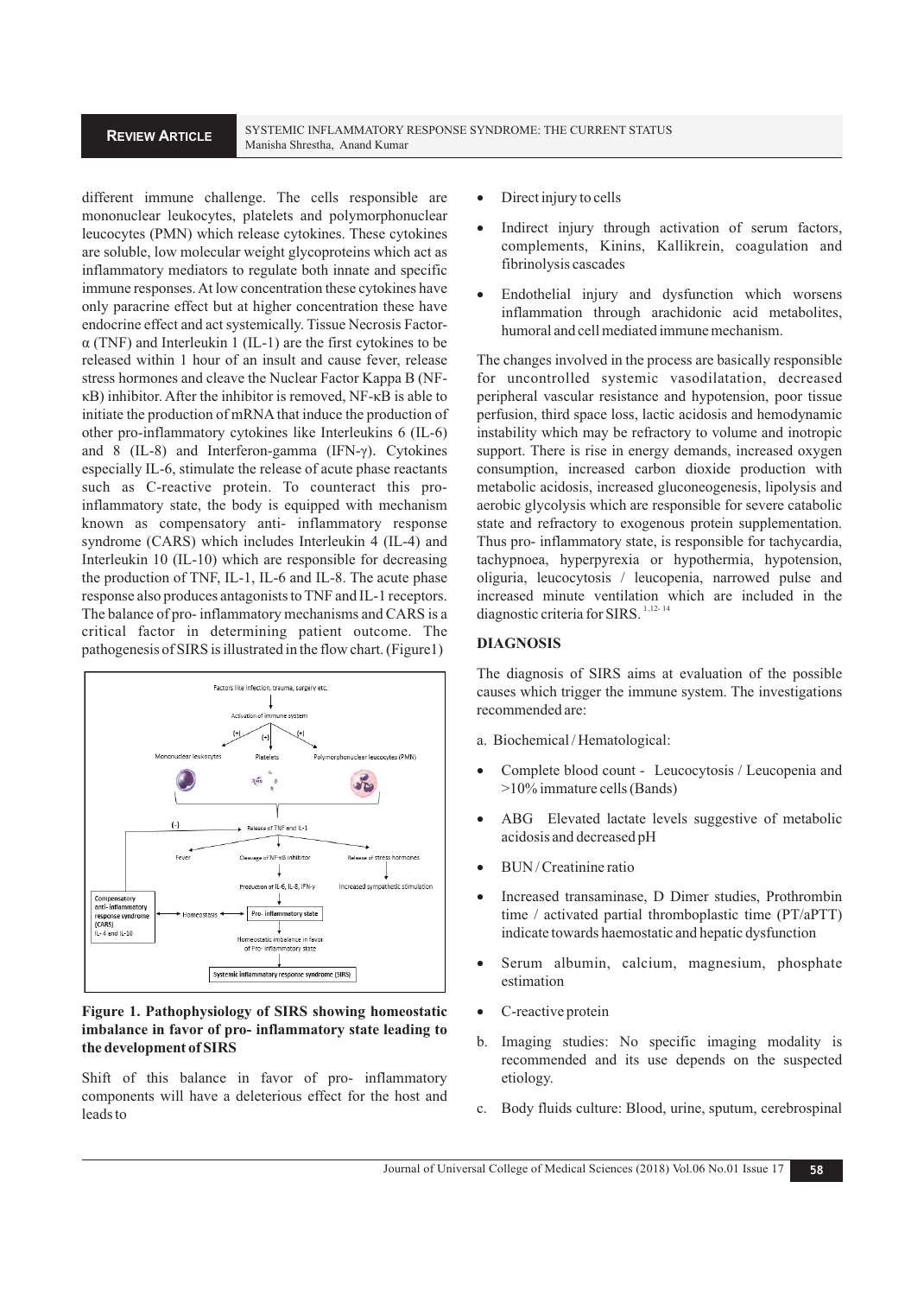fluid, cavity drainage fluids need to be cultured as per specific indications.<sup>12,1417</sup>

d. Cytokine assay: The important cytokines measured in the laboratory are TNFα, IL-6 & IL-8. Serum procalcitonin level is considered as a specific marker for SIRS. The levels of procalcitonin identifies the progression of SIRS to sepsis and MODS.  $1820$  (Table 3)

| Table 3. Values of procalcitonin and their diagnosis <sup>1820</sup> |  |  |  |
|----------------------------------------------------------------------|--|--|--|
|                                                                      |  |  |  |

| Value of Procalcitonin | Diagnosis   |
|------------------------|-------------|
| $0.5 - 2$ ng/ml        | <b>SIRS</b> |
| $> 2$ ng/ml            | Sepsis      |
| $> 100$ ng/ml          | <b>MODS</b> |

Newer biomarkers are under study like Angiopoietin 1 and 2 (Ang-1, Ang-2), which are ligands of the Tie-2 receptor expressed by endothelial cells. In normal conditions, the level of Ang-1 is higher so the Ang-1Tie-2 complex predominates. During inflammation, however, Ang-2 is released from endothelial cells, which shifts the equilibrium to Ang-2Tie-2. Because of this relationship, Ang-2 levels and the Ang-1/Ang-2 ratio have been proposed as possible biomarkers of sepsis and SIRS.<sup>21</sup>

Other biomarker under trial is triggering receptor expression on myeloid cells 1 (TREM-1). It is a part of the immunoglobulin superfamily and is expressed on the surfaces of phagocytic cells, with enhanced expression occurring after exposure of cells to fungi and bacteria and is a potential means of separating noninfectious SIRS from sepsis. Some studies suggest hemophagocytosis as an early indicator of advanced SIRS so bone marrow examination may be helpful.<sup>23</sup> Many other biomarkers are under trial but since SIRS is a heterogeneous process, the use of a combination of biomarkers is recommended over a single marker.<sup>15</sup>

#### **TREATMENTOFSIRS**

Acontinuum exists in the process of SIRS to MODS and death so the critical time for treatment i.e. "Window of opportunity" for targeted intervention and better outcome is immediately after development of SIRS and before commencement of end organ damage. Treatment of SIRS is a team approach which comprises of physician, surgeon, intensivist, immunologist, physiotherapist, dietician. The guidelines of treatment include medical and surgical care, maintenance of nutrition, prophylaxis for pulmonary embolism and deep vein thrombosis, rehabilitation and physiotherapy and prevention of complications, some of which are discussed below.<sup>1,12,24</sup>

#### **VOLUME RESUSCITATION**

The primary objective is to restore tissue perfusion by achieving euvolemia and ensuring global oxygen delivery. Global delivery: Consumption ratios for oxygen are approximately 4:1. Mortality is approximately 50%, when the ratio approaches nearly 2:1. This is best monitored using a pulmonary artery catheter (PAC) which guides volume therapy and also assesses cardiac performances.<sup>12</sup>

Nature of fluid could vary from crystalloid to colloid and aggressive fluid resuscitation is required to correct perfusion deficit. The selection of fluid depends on the patients' existing colloid oncotic pressure, serum albumin and serum electrolytes. Albumin resuscitation may be preferred and literature supports this statement.<sup>1,17</sup>

The precaution to be taken while correcting fluid is not to induce hyperchloremic metabolic acidosis particularly when colloid solutions are used. Hyperchloremia has an added disadvantage of inducing serine protease dysfunction, pain and postoperative nausea.

## **OPERATIVE INTERVENTION**

Surgery is done in patients with etiology of surgical origin and the extent of surgery would depend on indication. Surgical procedure can range from surgical drainage to debridement or resection/ removal of the source of infection. The surgical treatment is always supplemented with nutritional support, appropriate antibiotic use, specific organ support and postoperative resuscitation.<sup>17,2</sup>

#### **NUTRITIONALSUPPORT**

The objective is to attain positive nitrogen balance because of associated hyper-catabolism. The daily recommended calories are 25 35 Kcal / kg/day or more depending on degree of hyper-metabolism. Excessive carbohydrate is avoided because of higher risk of hepatic lipogenesis and excessive carbon dioxide production. Fish oil rich in omega 3 polyunsaturated fatty acids may reduce leucotrines and prostaglandin  $E<sub>z</sub>$  production thereby reducing the release of IL-1 and TNF. Vitamins, minerals and trace elements need to be supplemented. A consultation with nutritionist may be required for its correction. Enteral alimentation is always desirable than parenteral alimentation.<sup>12,24</sup>

#### **MEDICATIONS**

Medication is restricted to prophylaxis required for anticipated complications. A few drugs are recommended which have some beneficial results.  $\frac{13,17,24}{2}$ 

Steroids which can block the synthesis of cytokines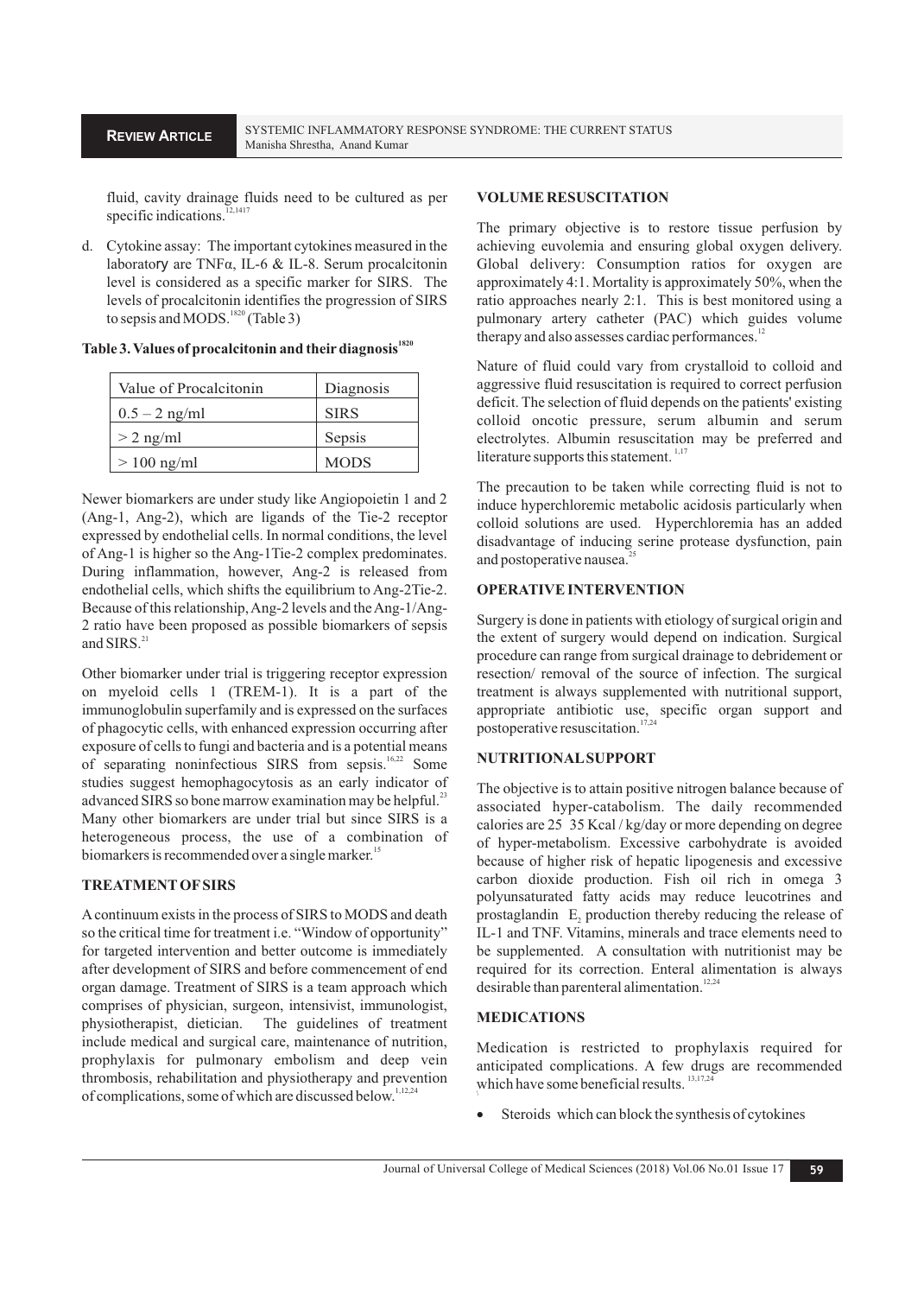- Pentoxyphyllin A phosphodiesterase inhibitor, which interrupts intracellular signaling and decrease PMN & TNF activity
- Monoclonal anti  $TNF(\alpha)$
- Activated protein C

# **COMPLICATIONS**

The complications associated with SIRS are related to progression of the disease to sepsis, septic shock and multiorgan dysfunction syndrome. The common complications are acute renal failure due to acute tubular necrosis, acute lung injury or ARDS, protein caloric malnutrition, coagulopathy with acute hepatic insufficiency, hyperglycemia due to hyper metabolism and insulin resistance, stress ulcer, hypoalbuminemia, hypocalcemia, hypomagnesemia, hypokalemia and hyperchloremic metabolic acidosis.

The prognosis depends on timely intervention and control of proinflammatory state. The compensatory mechanism referred to as CARS is limited up to stage II of SIRS and is considered reversible and progression to stage III is referred as MARS (Mixed autogonistic response syndrome) carries increased mortality due to organ failure.<sup>13,2</sup>

# SIRS: Current views

The criteria of SIRS developed in the 1991 consensus was shown to be overly sensitive and lacked specificity.<sup>3</sup> Although this definition has been widely used in practice, it has been criticized by many experts. Another joint consensus in 2001 recognized the limitations of this definition but failed to provide any changes to the criteria due to lack of supporting evidence. $27$  A 2016 commission organized by national societies including the Society of Critical Care Medicine (SCCM) and the European Society of Intensive Care Medicine (ESICM) proposed a new definition of sepsis, termed Sepsis-3 as a life-threatening organ dysfunction caused by a dysregulated host response to infection.  $28,29$  The new definition recommended abandoning the use of SIRS criteria.<sup>30</sup>

The committee also compared traditional SIRS criteria to other methods, including the Logistic Organ Dysfunction System (LODS) and Sequential Organ Failure Assessment (SOFA) scoring and Quick Sequential Organ Failure Assessment scoring (qSOFA). The SOFA scoring, which includes clinical and laboratory parameters, was recommended to assess the severity of organ dysfunction in potentially septic patients. qSOFA is a modified version of SOFA and consists of only three components, i.e. respiratory rate >/= 22/minute, change in mental status and systolic blood

pressure </= 100mm/Hg, each allocated one point and qSOFA score of  $\geq 2$  points indicating organ dysfunction.<sup>30</sup> This method was set as a contemporary to the SIRS criteria. Since then, several studies have been carried out which showed SOFA score to have superiority in prediction of in-hospital mortality.<sup>31</sup> However, the prognostic accuracy for in-hospital mortality between qSOFA and SIRS is still a matter of debate with some studies favoring qSOFA while others favored  $SIRS.<sup>32,33</sup>$ 

# **CONCLUSION**

Further trials and research into this topic is advised to determine the accuracy of various scoring systems and criterias before dissolving the SIRS criteria. In addition, many healthcare facilities are currently using the SIRS criteria as part of emergency room and ICU protocol and application of the new recommendations will require time and funding to facilitate modification of protocols and retraining of healthcare providers. Taking all this into consideration, rushing to discard the SIRS criteria may not be such a wise decision in the present day context till a consensus is achieved.

# **REFERENCES**

- 1. Bone RC, Balk RA, Cerra FB, et al. Definitions for sepsis and organ failure and guidelines for the use of innovative therapies in sepsis. Chest 1992; 101: 16441655.
- 2. Vincent J-L, Opal SM, Marshall JC, et al. Sepsis definitions: time for change. Lancet (London, England) 2013; 381: 7745.
- 3. Balk RA. Systemic inflammatory response syndrome ( SIRS ) Where did it come from and is it still relevant today ? 2014; 5: 2026.
- 4. Martin GS, Mannino DM, Eaton S, et al. The Epidemiology of Sepsis in the United States from 1979 through 2000. N Engl J Med 2003; 348: 15461554.
- 5. Silva E, Pedro M de A, Sogayar ACB, et al. Brazilian Sepsis Epidemiological Study (BASES study). Crit Care 2004; 8: R25160.
- 6. Lakhey, S Karki, B Shrestha, B Shakya, S Pandey SB. Sepsis: a private hospital experience in Nepal. J Inst Med 2006; 28: 1215.
- 7. Baluch A, Janoo A, Lam KIM, et al. Septic shock: Review and anesthetic considerations. Middle East J Anesthesiol 2007; 19: 7186.
- 8. Brun-Buisson C. The epidemiology of the systemic inflammatory response. Intensive Care Med 2000; 26 Suppl 1: S6474.
- 9. Angus DC, Linde-Zwirble WT, Lidicker J, et al. Epidemiology of severe sepsis in the United States: analysis of incidence, outcome, and associated costs of care. Crit Care Med 2001; 29: 130310.